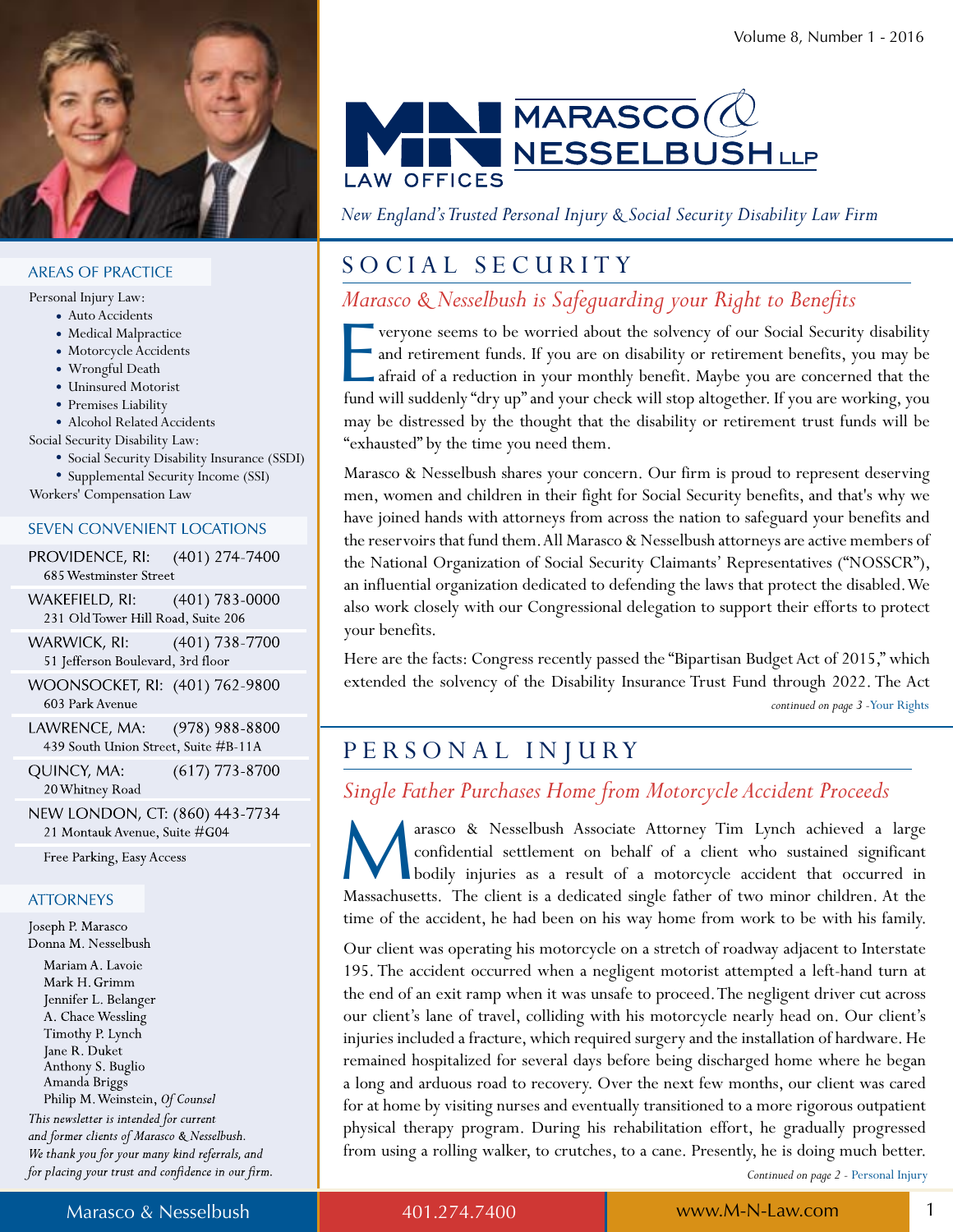

# **Commitment to Breast Cancer** awareness and Education

n January 2016, the Gloria Gemma Breast Cancer Resource<br>Foundation recognized Marasco & Nesselbush for its commitment<br>to breast cancer awareness and education. Pictured left to right: Joe<br>Marasco, Miriam Plitt (breast canc n January 2016, the Gloria Gemma Breast Cancer Resource Foundation recognized Marasco & Nesselbush for its commitment to breast cancer awareness and education. Pictured left to right: Joe (Executive Director) of the Gemma Foundation, and Donna Nesselbush.



**Super Lawyers** 



### MARASCO & NESSELBUSH *Partners and Associate Attorney Named Super Lawyers and Rising Star*

2015

Marasco & Nesselbush Partners Joseph P.<br>Marasco and Donna M. Nesselbush have<br>Thomson Reuters list of Super Lawyers in Rhode Island arasco & Nesselbush Partners Joseph P. Marasco and Donna M. Nesselbush have again been named to the prestigious for 2015. In addition, Marasco & Nesselbush associate attorney Jennifer Belanger has been named a Rising Star.

Super Lawyers and Rising Star is a rating service of outstanding lawyers from more than 70 practice areas who have attained a high-degree of peer recognition and professional achievement. The selection process includes independent research, peer nominations and peer evaluations. The honor of Super Lawyer is bestowed on only the top 5 percent of attorneys.

"PEoPlE takE diffErENt roads sEEkiNg fulfillMENt aNd haPPiNEss. Just bEcausE thEy arE Not oN your road doEs Not MEaN thEy arE lost."

 $\sim$  Dalai Lama

#### xxxxxxxxxxxxxxxxxxxxxxxxxxxx



# WINTER STORM PREPAREDNESS frEE back-up smartphone charger

t is best to avoid snow-console snow or ice, having a few stranded. Keep the follow pare for a snow emergency: t is best to avoid snow-covered roads when possible; however, if you must drive on snow or ice, having a few helpful tools in your vehicle could help should you become stranded. Keep the following items in your trunk during winter months to better pre-

- ❄ back-uP sMartPhoNE chargEr
- ❄ flashlight
- ❄ blaNkEt or Extra coat
- ❄ bottlEd WatEr & NoN-PErishablE sNacks

❄ kitty littEr – pour under tires to gain traction should your car get stuck on ice ❄ EMErgENcy VEhiclE kit – include flares, jumper cables and simple tools to fix minor auto issues

❄ collaPsiblE shoVEl aNd icE scraPEr – to remove snow/ice from around your tires, on your windshield, mirrors and blind spots.

We at Marasco & Nesselbush want you to be safe! We are pleased to offer our friends and clients, past and present, a free back-up phone charger that is compatible with iPhones and other smartphones that charge through a micro USB connection. Call soon as quantities are limited!

#### Personal Injury - *continued from page 1*

Our client had contacted Marasco & Nesselbush soon after the accident, while still in the hospital. As our client fought to regain his physical strength and health, Attorney Lynch pressed his personal injury case forward. When the insurance company refused to pay the client what he deserved, Attorney Lynch filed a lawsuit and built a case so strong, that the insurance company decided to settle, paying the client much more than they had anticipated. Since receiving his settlement, our client is in the process of becoming a first-time homeowner. He plans to use the proceeds to purchase a home for his family of three and to better help his ailing father.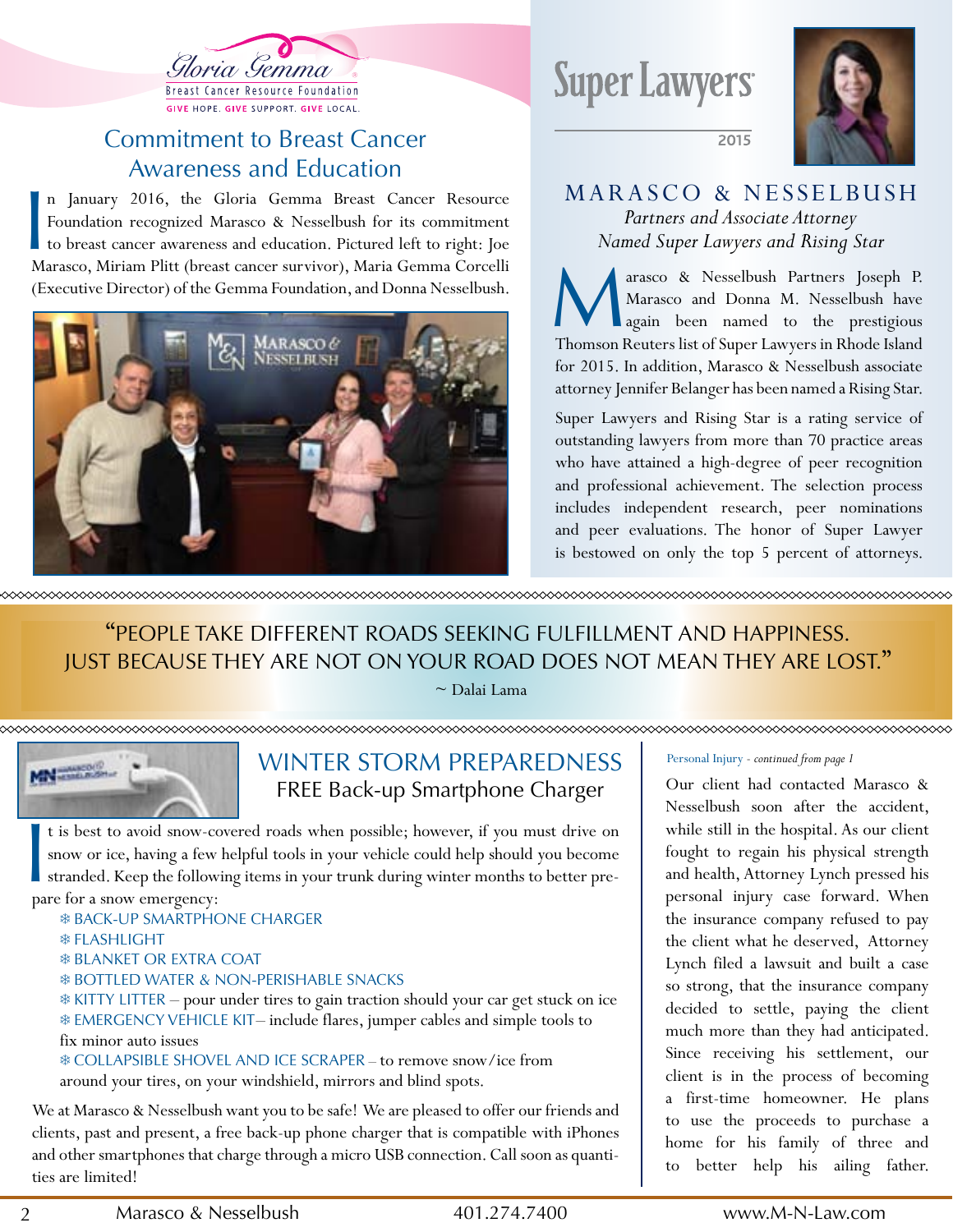# ATTORNEY ANTHONY BUGLIO *Honored as Employee of the Year*

**M** arasco & Nesselbush is proud to recognize an Employee of the Year whose work and dedication reflects the firm's reputation for outstanding client arasco & Nesselbush is proud to recognize an Employee of the Year whose work and dedication reflects satisfaction and exceptional, trusted legal care. Associate attorney Anthony Buglio has more than 30 years experience helping individuals through the practice of law. Anthony chose to become a lawyer because he had an ability to work with people and solve problems. While



working his way through college and law school, he was employed as a restaurant waiter and learned to listen attentively to people in order to serve them better. That experience has served him well in his professional life. He joined Marasco & Nesselbush's Personal Injury Group in 2012 recognizing that Marasco & Nesselbush is distinguished from other law firms because "the overall mission embraced by everyone who works here is to be kind and assist others".



# PEDRO CONTRERAS REYES *Legal Assistant Honored as Employee of the Quarter*

n 2011, Marasco & Nesselbush created the Client Service Initiative ("CSI") to acknowledge and reward extraordinary client service. The mission of the CSI program is to ensure that every client is treated with the highest r n 2011, Marasco & Nesselbush created the Client Service Initiative ("CSI") to acknowledge and reward extraordinary client service. The mission of the CSI program is to ensure that every client is treated with extraordinary results for each client. Our employees show compassion, kindness, innovation and a willingness to go above and beyond to make Marasco & Nesselbush a better place for our clients, their loved ones and our community.

We are proud to honor Pedro Contreras-Reyes as Employee of the Quarter for the fourth quarter of 2015. Pedro first joined the Marasco & Nesselbush family on a temporary basis to assist with assembling records and reception. Shortly thereafter, he was promoted to a Legal Assistant position and is now a valued member of our Personal Injury Group. During his time at Marasco & Nesselbush, Pedro has demonstrated the traits which exemplify the mission of Marasco & Nesselbush that Joe and Donna established more than 17 years ago. We congratulate Pedro on his achievement and thank him for his dedicated service.

Thank You

### *For Your Kind Referrals and Friendship*

*We extend our heartfelt thanks to our many current and former clients, friends of the firm, fellow attorneys, doctors and other healthcare professionals who continue to refer their friends, family members, clients and patients to Marasco & Nesselbush for legal representation. We consider referrals to be the highest compliment.* 

#### Your Right - *continued from page 1*

removed the specter of a 19 percent benefit cut at the end of 2016 and avoided a significant increase in Medicare Part B premiums. However, the Act also contains anti-fraud provisions that are intended to protect the program from "mis-use." Every Social Security applicant and recipient should be aware of these provisions:

• Cooperative Disability Investigation ("CDI") units will be established in every state, Washington, DC, and U.S. Territories by October 2022. Rhode Island has a CDI unit that has been dedicated to "identifying and preventing Social Security disability fraud" throughout our state since the spring of 2015. The CDI brings together personnel from the Social Security Administration ("SSA"), its Office of Inspector General, State Disability Determination Services and local law enforcement agencies to analyze "suspicious or questionable" disability claims before benefits are paid. Rhode Island is now one of 31 States with a CDI unit.

• There is an increase of certain civil monetary penalties and creation of new penalties for those who abuse the program. The Act creates a new felony for conspiracy to commit Social Security fraud and increases civil penalties – and time in prison – for those who make "false statements or misrepresentations." Interestingly, these anti-fraud provisions may apply to a "claimant's representative, a translator, current or former SSA employees or a physician or other health care provider who makes a false statement or misrepresentation."

We will remain vigilant, working to protect our clients from changes in the law that could adversely impact them. We will continue to work tirelessly for our clients to preserve the Social Security programs that are vital to them and our nation. Social Security disability benefits provide modest financial support to those who cannot participate in the workforce due to illness. Retirement benefits provide a small return on a large investment involving decades of hard work. Marasco & Nesselbush is dedicated to safeguarding both.